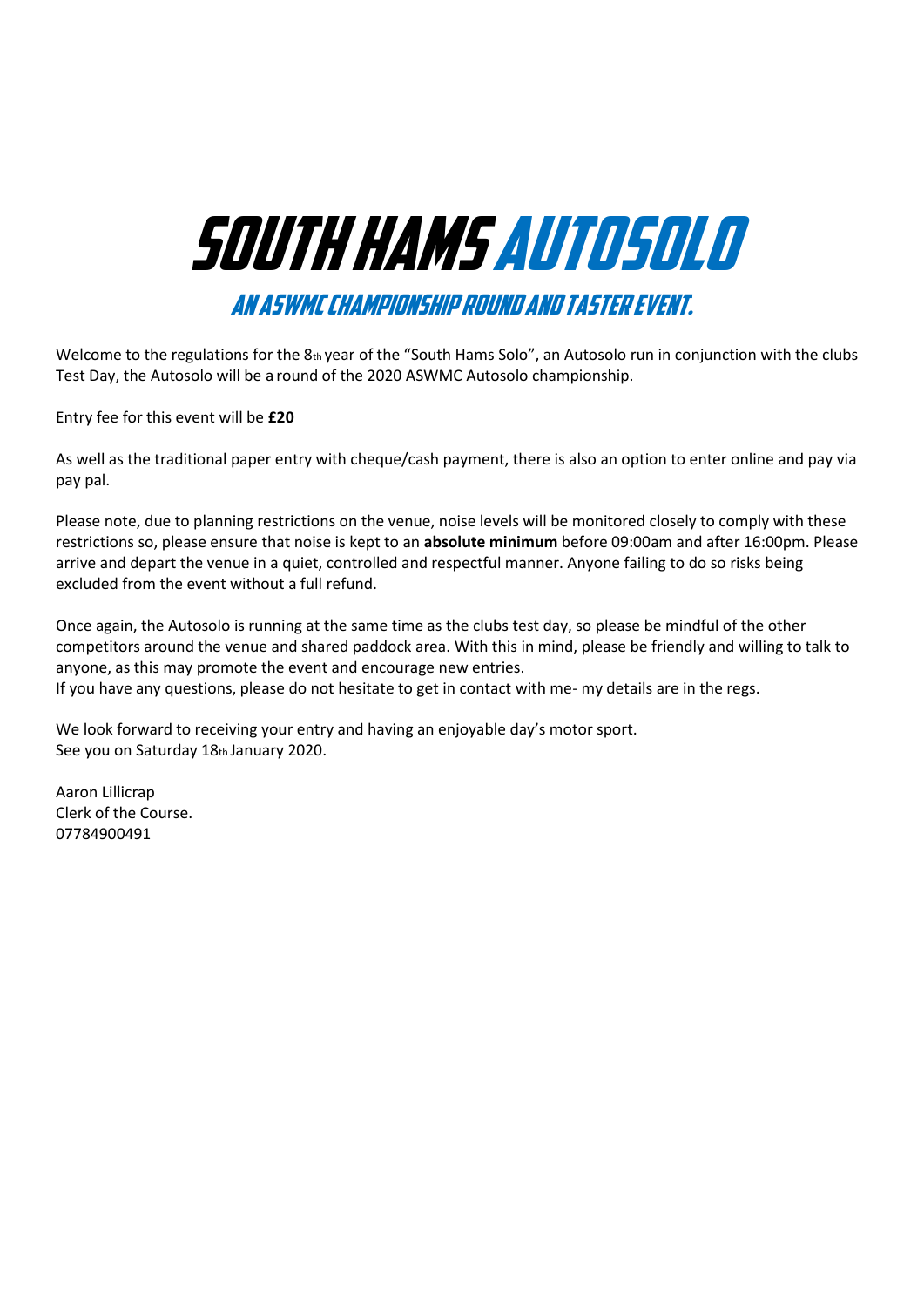**1.** South Hams Motor Club Ltd., will organise a club sport permit Autosolo on Saturday 18th January 2020 at "Smeatharpe" Airfield (MR: 192/188102) Nr Honiton, Devon. Nearest postcode- EX14 9RF.

**2.** The meeting will be governed by the General Regulations of the Motor Sports Association Ltd., (incorporating the provisions of the International Sporting Code of the FIA), these supplementary regulations and any further written instructions that the organising club may issue for the event.

## **3. Permit:**

The MSA permit number is: **TBC**

## **4. Entrants:**

The event is open to all fully elected members of the organising clubs (South Hams Motor Club), and the following invited clubs; Plymouth Motor Club, Exmouth Motor Club, Camel Vale, Bath Motor Club, Oxford Motor Club, Taunton Motor Club, Weston Super-Mare Motor Club, Truro and District Motor Club and Devizes and District Motor Club. **This event is also run as a taster event which allows anyone to enter for the duration of the event.** 

## **5. Championship:**

All drivers must produce a valid club membership card. Drivers wishing to claim points in the ASWMC Autosolo championship will also be required to produce a current ASWMC Autosolo registration card. ASWMC championship registration forms will be accepted at signing on of the event along with the payment of £15. Please state your intention to register on the day to the entries secretary.

## **ALL CHAMPSIONSHIP ENTRENTS WILL REQUIRE A MINIMUM OF THE NEW MOTORSPORT UK RS CLUBMAN LICENCE.**

This event is a round of the ASWMC 2020 Autosolo championship- MSA Championship number TBA.

## **6. Programme:**

The programme of the meeting will be as follows: Scrutineering 08:00-08:45 Signing On 08:00-08:50 Drivers Briefing 09:00 First car starts 09:10 Event finishes 16:00 (prompt due to venue restrictions) All timings are approximate (with the exception being the event finish). Any competitor not signed on by 08:50am may be excluded.

## **7. Classes:**

- The event will consist of 6 classes as follows;
- A: Series Production Saloon Cars up to 1400cc
- B: Series Production Saloon Cars 1401cc to 2000cc
- C: Series Production Saloon Cars over 2000cc
- D: Series Production Saloon Cars (open and fixed roof)
- E: Specialist Sports Cars, Kit Cars suitable for road use and other cars ineligible for classes A-D.
- A petrol engine with forced induction will have its capacity x 1.7
- A rotary engine vehicle will have their capacity x 1.5
- A non-forced induction Diesel car will have its capacity x 0.7
- In all instances the "new" capacity will define which class they are in.

All vehicles must comply with MSA Technical Regulations for Autosolo (M: 32) and all vehicle must be taxed and insured for the public road. Current insurance documents and a current MOT certificate must be available for scrutiny at signing on; exemption can only be given to vehicles less than three years old, and then proof of date of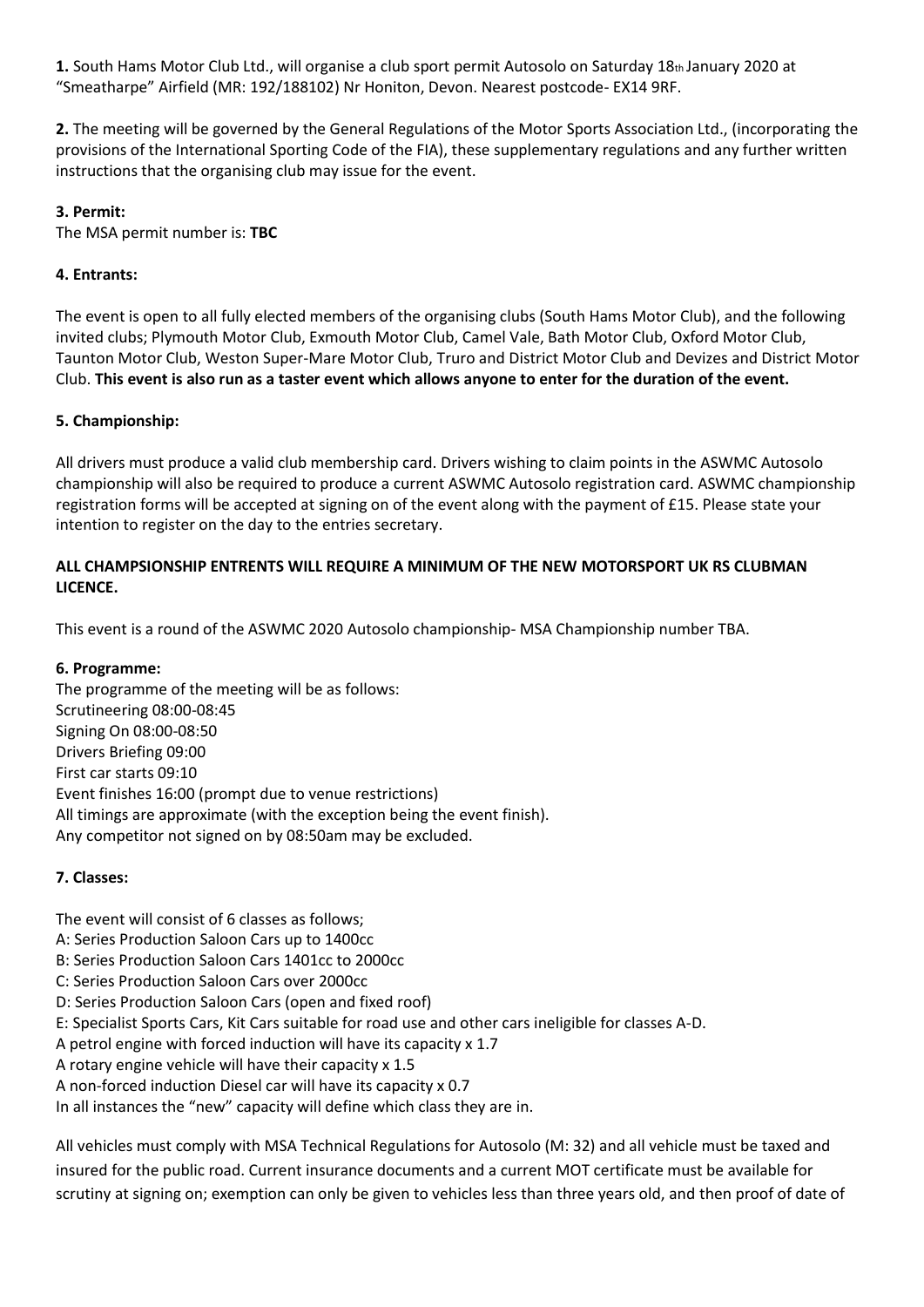first registration will be required (V5C document). Drivers will be required to sign a declaration confirming the vehicle has current TAX, MOT and insurance.

**Tyres from lists 1B and 1C, and those inscribed "For Competition Use Only" are NOT permitted.** This is in line with the ASWMC Championship Rules, (List 1B and 1C found in the MSA yearbook section "L permitted tyres").

# **ALL VEHICLES MUST HAVE BEEN DRIVEN TO THE EVENT VIA THE PUBLIC HIGHWAY- FAILURE TO DO SO COULD MEAN EXCLUSION.**

## **8. Awards:**

Awards will be presented as follows: First Overall- Trophy supplied by Buy rite Tyres, Newton Abbot and replica. First in each class (subject to 3 entries at entries close). Second in each class (subject to 6 entries at entries close). Third in each class (subject to 10 entries at entries close). Best SHMC member (subject to 3 entries at entries close). Classes with fewer than 3 starters may be amalgamated at the Clerk of the Course's discretion. No competitor may win more than one award.

Any award will be presented as soon as possible after results gave been finalised- unless other arrangements are made with the event organisers. The Buy Rite Trophy must be returned to SHMC on request in a good and clean condition.

## **9. Entries:**

Entries open on the publication of these regulations, and close at 20:00pm on Monday the 13th January 2020. All entries must be made on the official entry form and accompanied by the **entry fee of £20.** 

There will be the facility to enter online, and like last year pay by PayPal. Paper entry forms and cash/cheques will be accepted. **PLEASE NOTE**: entries made online are considered **PROVISIONAL** until payment has been received.

The secretary of the meeting, to whom all entries must be sent is; Tom Marsh (Entries can also be done Online.) Address: 2 Marshal Drive, Ivybridge, Devon PL21 0UQ Email: tommarsh1389@gmail.com Phone Number: 07495995848

If you need to cancel your entry, entry fees will be refunded in full up to 20:00pm on the  $7<sub>th</sub>$  January. If cancelled after this date, an administration fee of £5.00 **MAY** be retained at the discretion of the organisers. (All cheques will be cashed on or after the closing date).

Entries will be acknowledged by e-mail (post for people without an email address).

Please make any cheques payable to **'South Hams Motor Club LTD'.** 

**FINAL INSTRUCTIONS WILL BE SENT OUT VIA EMAIL THE WEEK COMMENCING 13TH JANUARY 2020** (post for those entered without an email address).

Entry to the venue will be defined in the final instructions.

The maximum entry for the meeting is 50, the minimum number is 10. Should the minimum figure not be reached, the organisers reserve the right to cancel the meeting. Entries will be selected in order of receipt.

A maximum of two drivers per car are permitted.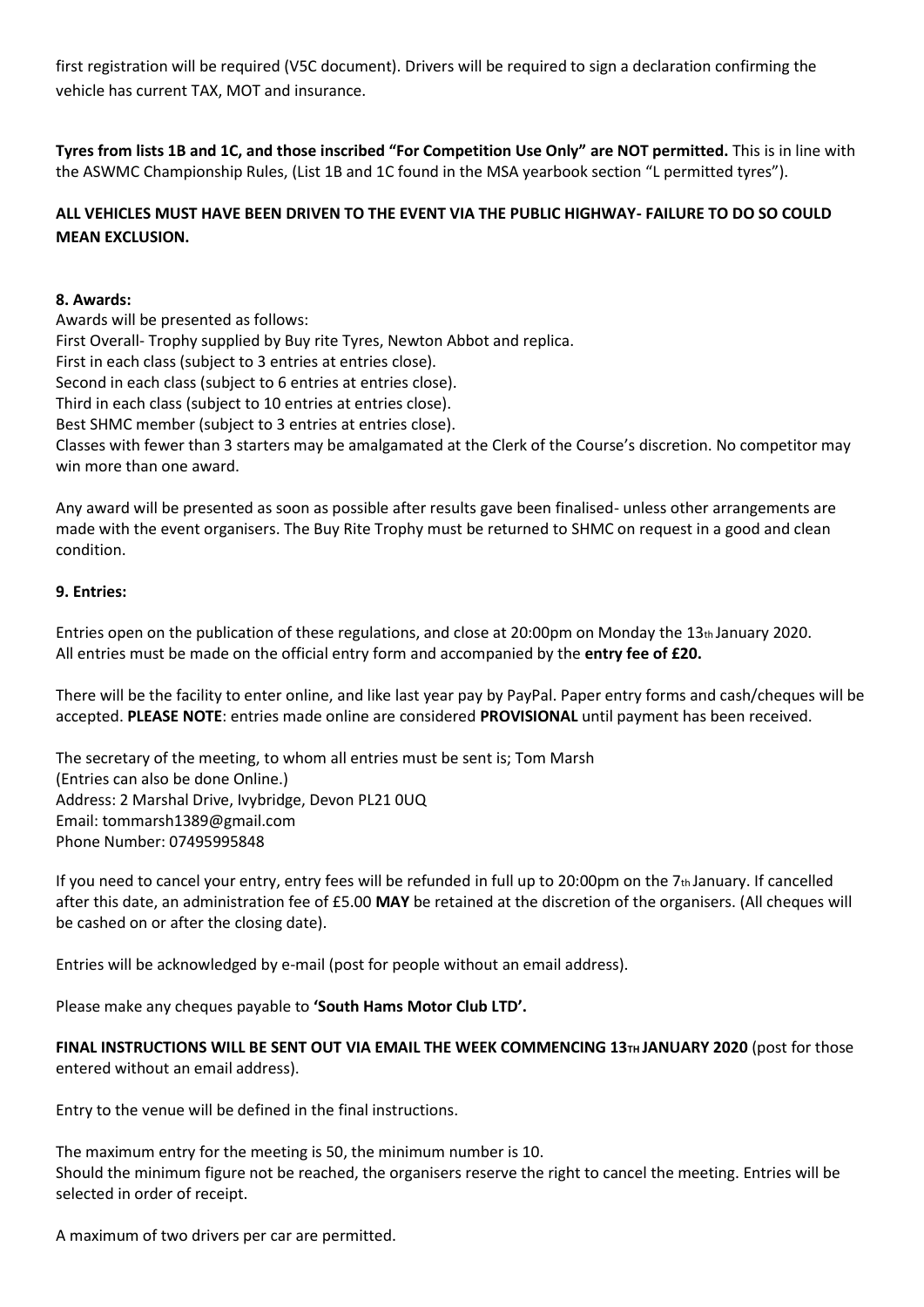As per MSA Yearbook, entries may be accepted from drivers who are aged 14 years and over who do not have a valid, full RTA licence, subject to the following:

a) The vehicle must by definition be a 'Touring Car';

b) Engine capacity must not exceed 2000cc including Forced induction.

c) The passenger must hold a full RTA licence and have autosolo experience.

## **10. Officials:**

Officials of the event are as follows: Clerk of the Course: Aaron Lillicrap Secretary of the Meeting: TBC Club Steward: TBC Scrutineer: Martin Lillicrap Chief Marshall: Ross Lillicrap Results: Tom Marsh Please do not phone officials after 9pm.

#### **11. Results:**

Provisional results will be published as soon as possible following the end of the event, and declared final after 30 minutes. Any protest must be lodged in accordance with the 2019 MSA Yearbook Section C 5.

#### **12. Marking and Penalties:**

## Time taken completing the course: **Actual time taken**

Touching a cone or barrier or any other course marker: **5 seconds per offence** 

Taking an incorrect route on any course: **Maximum time.** 

(However, returning to the point of departure from the correct route and then completing the route correctly will not be penalised, except as immediately below).

Failing to cross or stop at any line or specified position (e.g.: Stop line). **Up to and including exclusion from the event**  Completing a course in time exceeding the maximum: **Maximum time** 

Not attempting or not being ready to attempt a test when called: **Maximum time** 

Not stopping immediately on deployment of the STOP signal (refer to point 18):

First offence- **Maximum time** 

#### Second offence- **Exclusion from the event**

Excessive noise (before and/or after the event): **up to and including exclusion from the event.** 

The **maximum** time is the quickest time in class for that course, plus twenty seconds.

## **13. Course:**

We aim to run 4 courses, with 3 runs on each course. The best two runs of three attempts (including penalties) at each course will count for results. If however, the event runs late, the last fully completed course- by all competitors still running- before the 16:00pm venue curfew shall count towards the results. Courses will be defined using a series of numbered and/or lettered cones, which may be less than 1m in height. Course designs will be made available to competitors after successfully signing on. No practicing will be allowed but, competitors are encouraged to walk the course before the timed runs start for that course.

#### **14. TIES:**

In the event of a tie, the fastest run on the first course will be the decider, then the second fastest on the first run, until the tie is resolved. To be classed as a finisher, a competitor must start at least two runs at all courses bar one: i.e. if there are four courses, a finisher must attempt at least two runs of each of the first three courses.

#### **15. Identification:**

The organisers will supply competitors with numbers, which are to be fixed to both sides of the car throughout the competition, preferably the rear side windows or closest equivalent place. If double driven, it is the driver's responsibility to have the correct number displayed.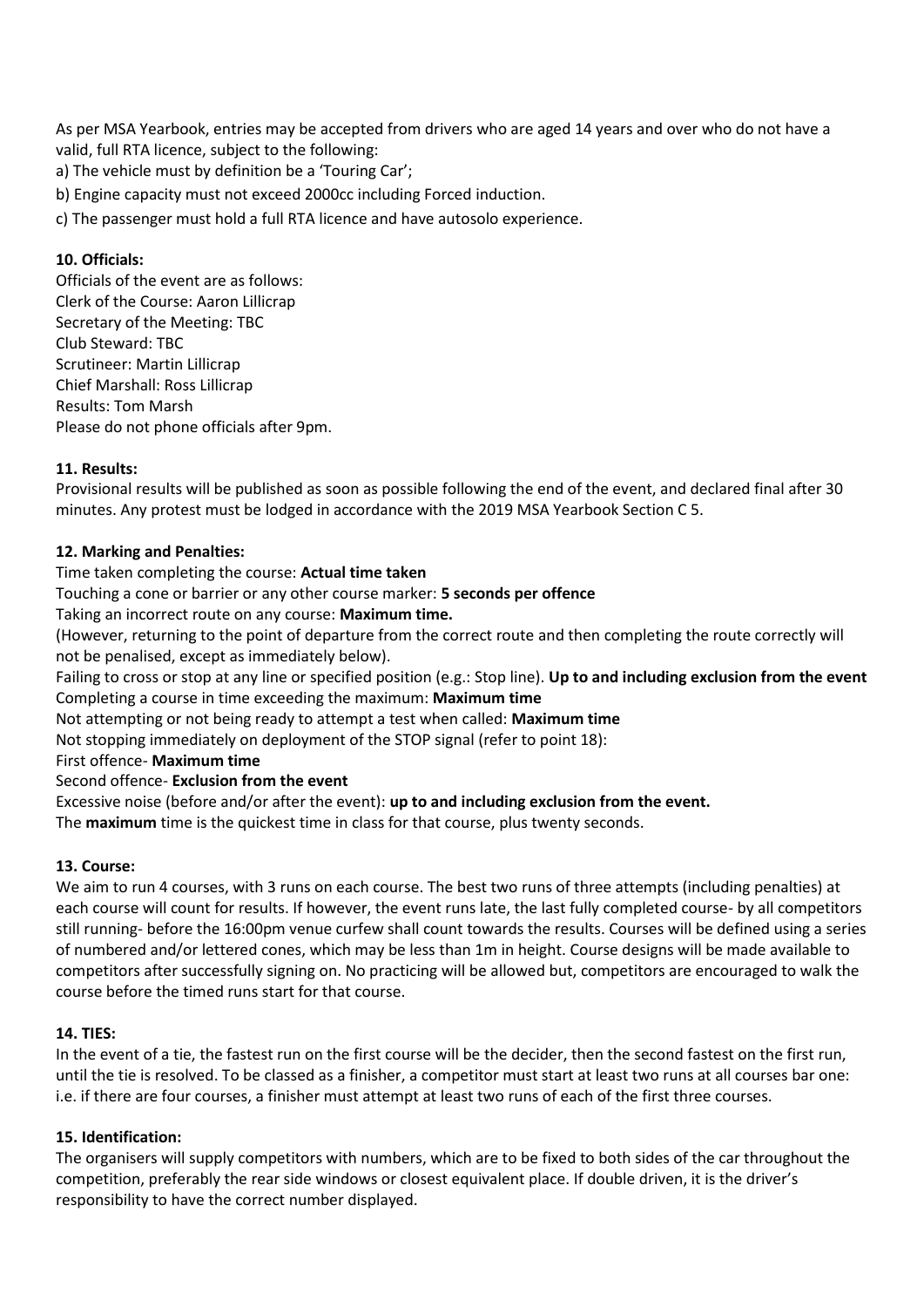## **16. Starting and finishing the courses:**

Competitors will start singly, in accordance with class and number order. The starting instructions will be made known at the drivers briefing.

Timing will be by use of stop watches at the start and finish line.

#### **17. Passengers:**

Passengers are allowed, but only one passenger per car. Once the event has started the amount of people in the car cannot be changed (**M21.3**). If the driver doesn't have a full RTA licence the passenger **MUST** have a full RTA licence and have autosolo experience.

The following applies to all passengers:

**M21.6.** The passenger in a Touring Car, or a cabriolet/Sports Car with the hood erected or a hardtop fitted, must be aged 12 years or over and be at least 135cm in height.

**M21.7.** The passenger in a cabriolet/Sports Car without the hood erected or hardtop fitted must be aged 16 years or over and be at least 135cm in height.

#### **18. Marshals:**

The course will be observed by marshals at designated points. If we do not have enough marshals, we will revert to the system used in previous years, where by the entry will be divided into 3 groups. At any one time, one group will be competing, a second group will be marshalling and a third group will be preparing to marshal. Details will be issued at signing on and the call signal demonstrated at the drivers briefing. All officials (and competitors whilst acting as marshals), will be judges of fact for the purposes stated in the MSA Yearbook section M.26.

#### **19. Acknowledgements:**

The organisers gratefully acknowledge the following organisations and individuals for their support and assistance to the event:

- Lloyd Stevens & the Landowners

- The South Hams Motor Club Organising Team and the ASWMC for General & Championship support
- Royal Automotive Club Motor Sports Association Limited.